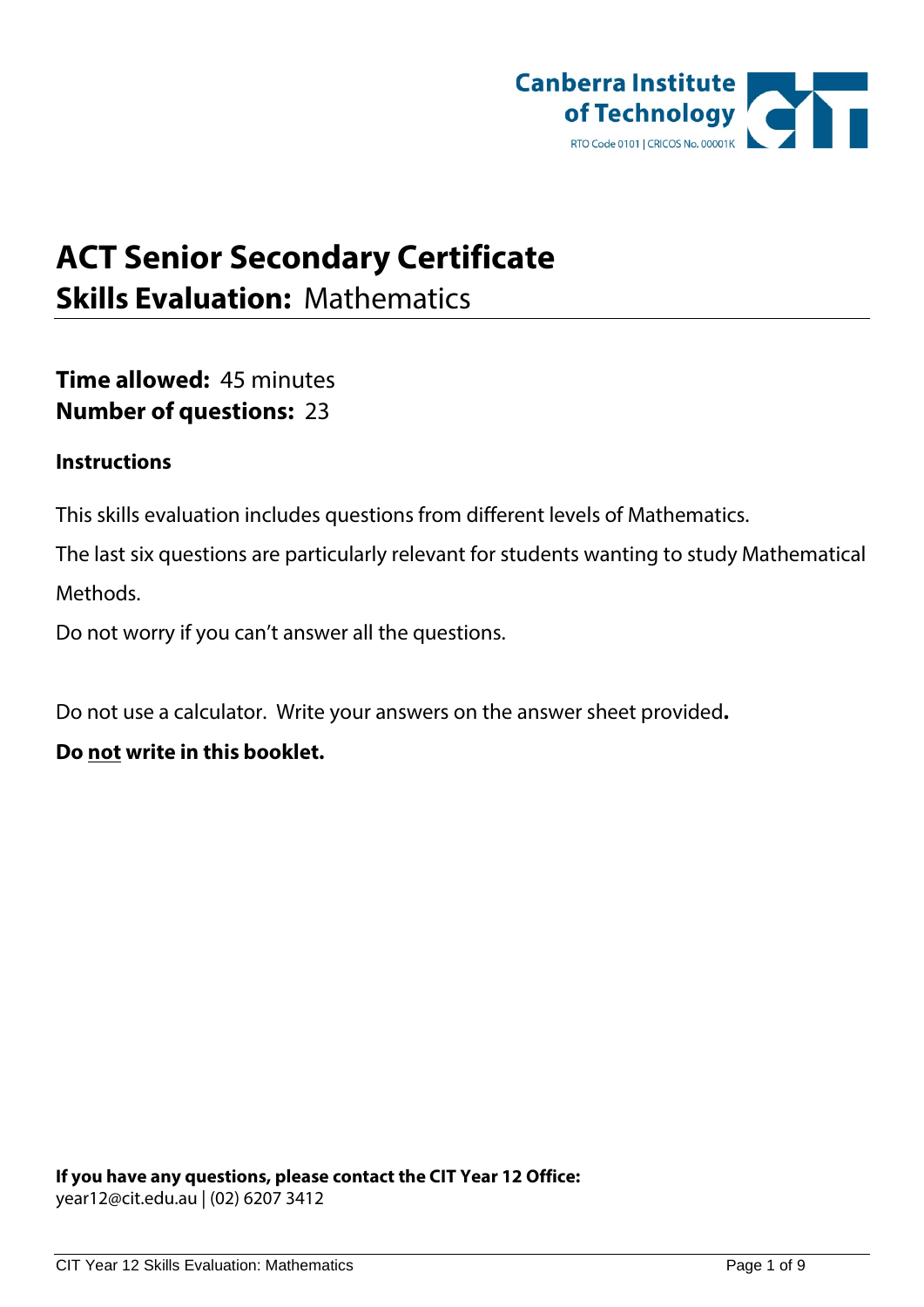In the figure below, how many MORE squares need to be shaded so that  $\frac{4}{5}$  of the small squares are shaded?



A. 1

B. 2 C. 3

D. 4

E. 5

#### **Question 2**

The length of a box is 9 cm *to the nearest centimetre*. Which one of the numbers below could be the actual length of the box?

A. 10 cm

- B. 9.9 cm
- C. 9.6 cm
- D. 8.6 cm
- E. 8.4 cm

## **Question 3**

Alice can run 4 laps around a track in the same time that Carol can run 3 laps. When Carol has run 12 laps, how many laps has Alice run?

| A.    | 9     |
|-------|-------|
| B. 10 |       |
|       | C. 12 |
| D. 16 |       |
|       |       |

E. 20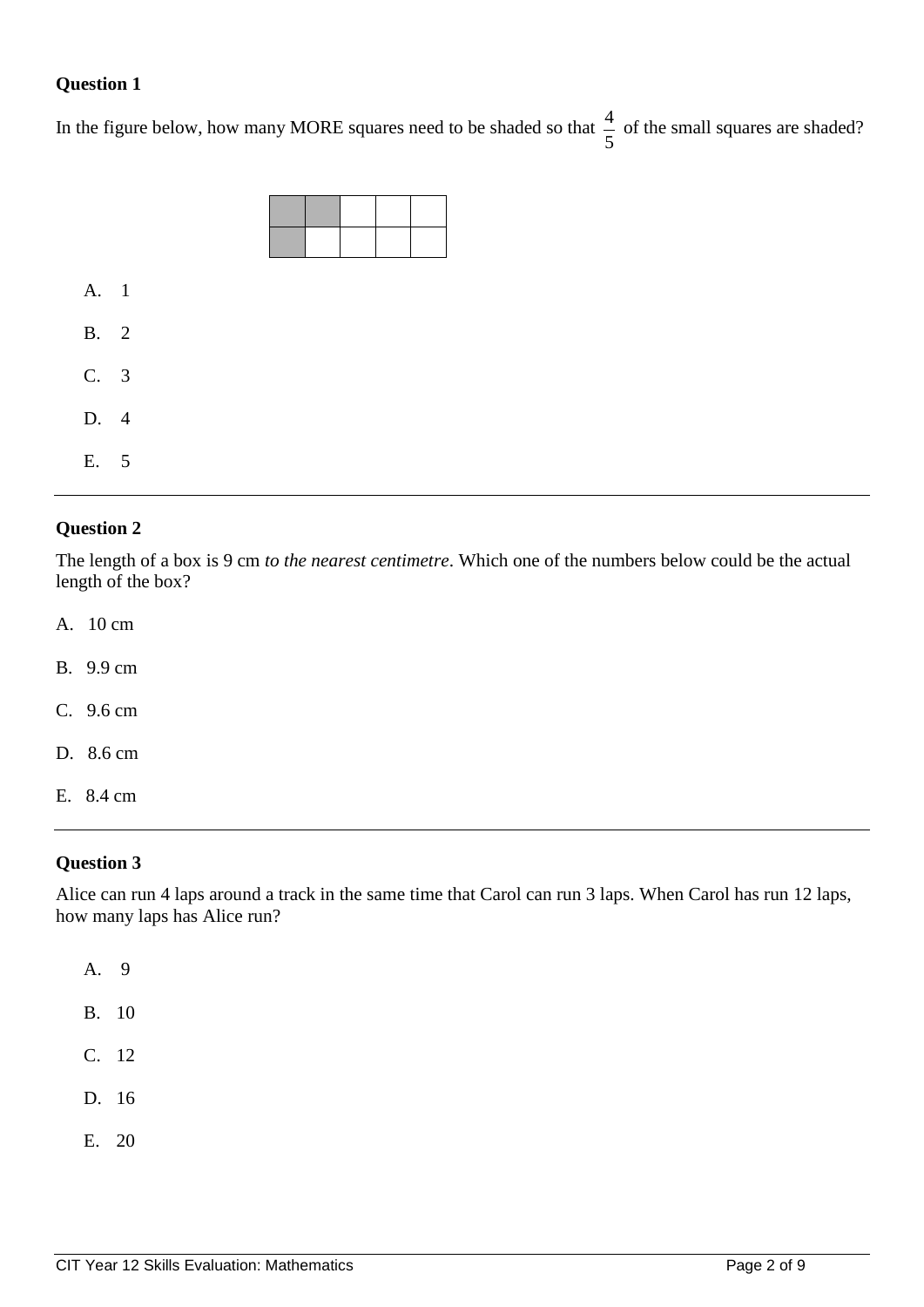30% of Mark's weekly income goes towards paying his rent. If Mark's weekly income is \$900, how much rent does he pay per week?

| A. \$270 |
|----------|
| B. \$300 |
| C. \$330 |
| D. \$360 |
| E. \$390 |

#### **Question 5**

The objects on the scale make it balance exactly. On the left pan there is a 1 kg weight (mass) and half a brick. On the right pan there is one brick.



What is the weight (mass) of one brick?

- A. 2.5 kg
- B. 2 kg
- C. 1.5 kg
- D. 1 kg
- E. 0.5 kg

#### **Question 6**

A thin wire 20 centimetres long is formed into a rectangle. If the width of this rectangle is 4 centimetres, what is its length?

- A. 16 cm
- B. 12 cm
- C. 6 cm
- D. 5 cm
- E. 8 cm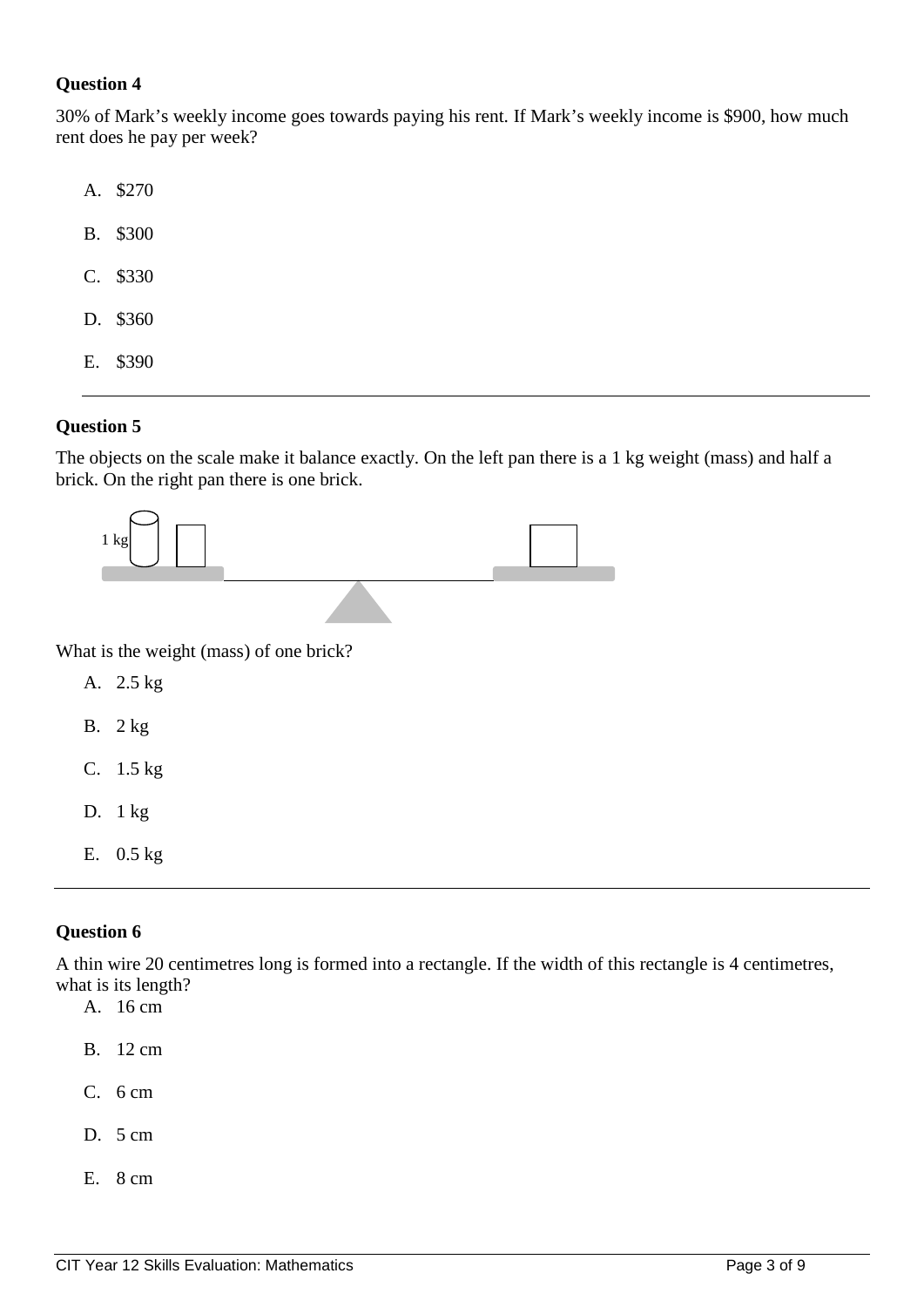The graph below shows the distribution of crop production in a certain country.



According to the information in the graph, which one of the following statements is true?

- A. More oats are grown than wheat.
- B. Corn is more than one-half of the country's crop.
- C. Oats are more than one-third of the country's crop.
- D. The total crop of oats and wheat is greater than the corn crop.
- E. Rice is not grown in this country.

## **Question 8**

Consider the three ordered pairs: (3, 6), (6, 15), (8, 21).

Which of the following rules describes how to get the second number from the first number in *all three* ordered pairs?

- A. Add 3
- B. Subtract 3
- C. Multiply by 2
- D. Multiply by 2 and then add 3
- E. Multiply by 3 and then subtract 3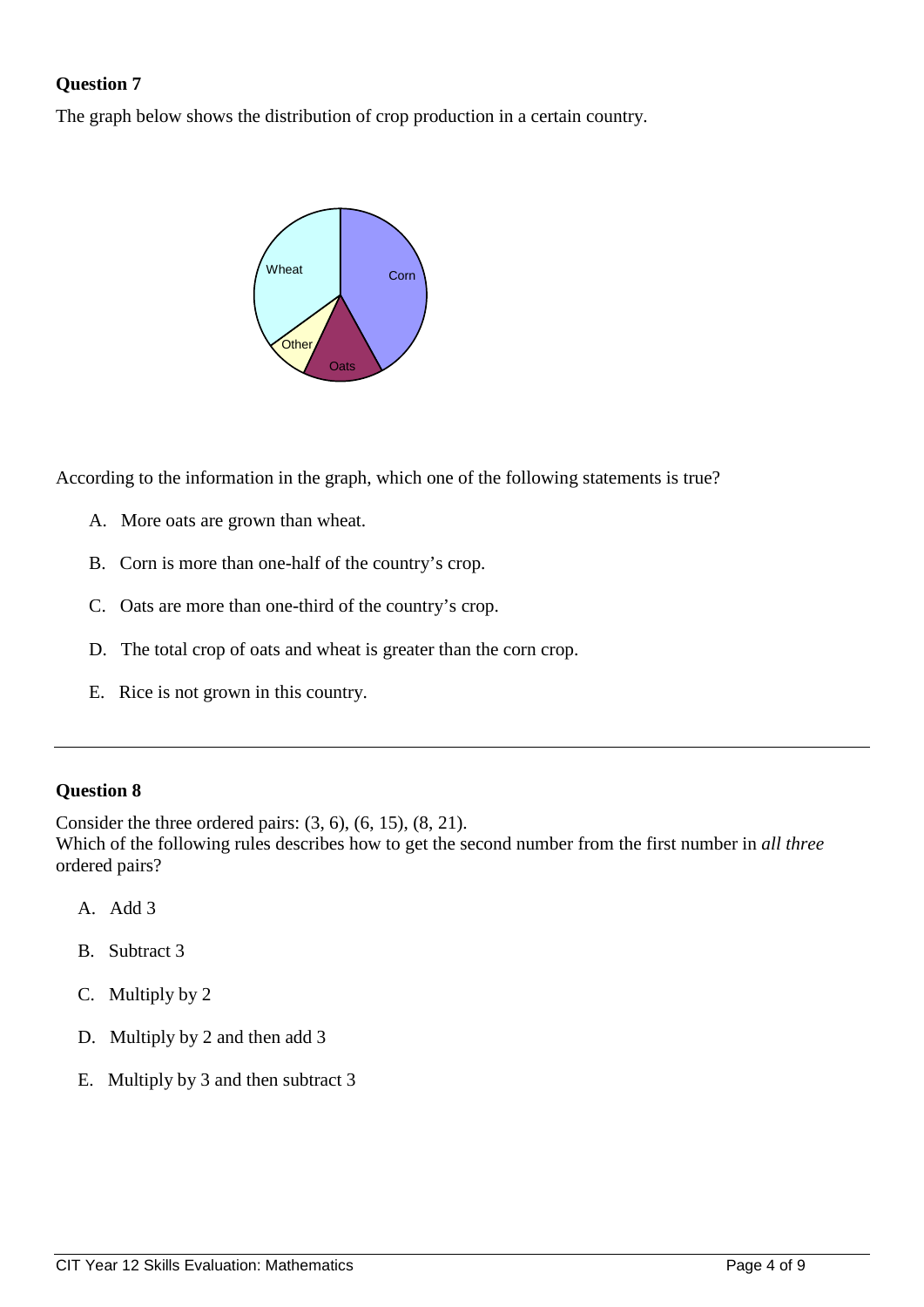Matchsticks are arranged as shown in the figures.



E. 33

#### **Question 10**

Which of the following is the LEAST amount of time?

A. 
$$
\frac{1}{10}
$$
 of a day

- B. 2.1 hours
- C. 150 minutes
- D. 2 hours and 10 minutes
- E.  $2\frac{1}{4}$  hours

#### **Question 11**

A scoop holds  $\frac{1}{5}$  kg of flour. How many scoops of flour are needed to fill a bag with 6 kg of flour?

- A. 35 B. 30 C. 11 D. 6
- E. 5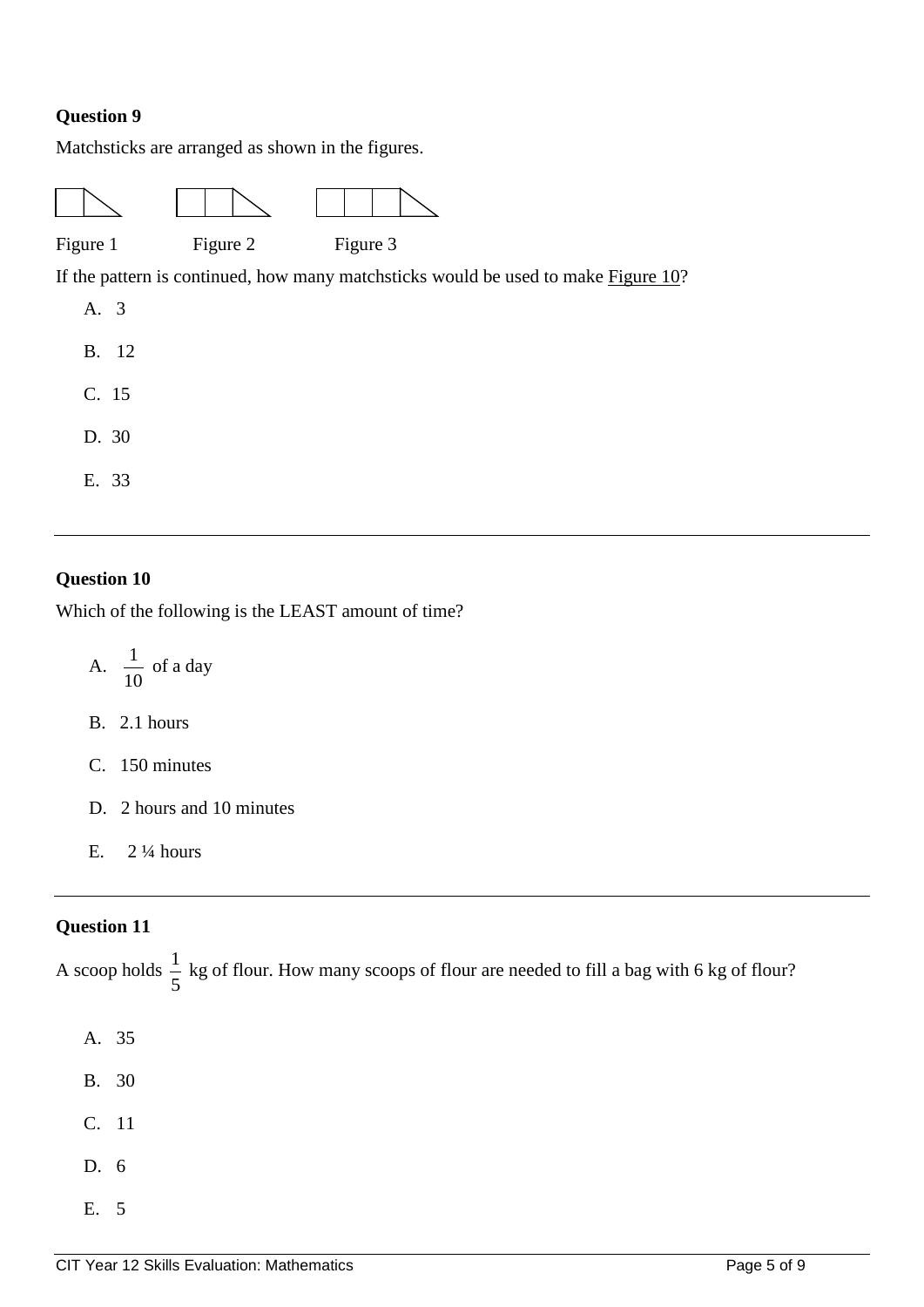How many 250 millilitre bottles can be filled from a 400 litre tank of water?

- A. 16
- B. 40
- C. 160
- D. 1600
- E. 4000

## **Question 13**

The figure below consists of 5 squares of equal area. The area of the whole figure is  $180 \text{ cm}^2$ .



What is the area of one square?

- A.  $16 \text{ cm}^2$
- B.  $25 \text{ cm}^2$
- C.  $36 \text{ cm}^2$
- D.  $40 \text{ cm}^2$
- E.  $45 \text{ cm}^2$

## **Question 14**

For the figure in question 13, what is the length of one side of one square?

- A. 4 cm
- B. 6 cm
- C. 8 cm
- D. 9 cm
- E. 18 cm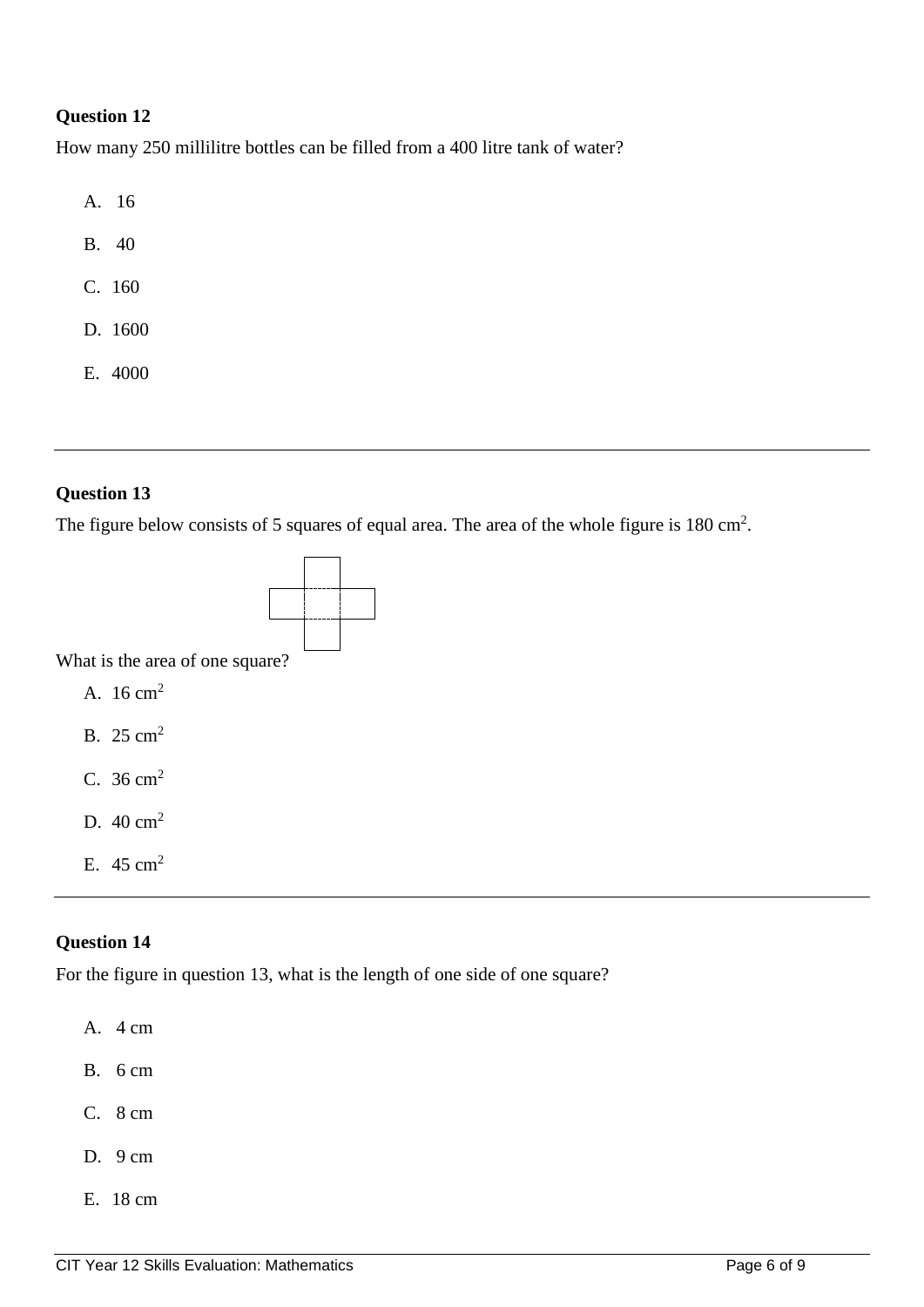Two brothers, Michael and Josh, decide to walk from their home to the local swimming pool. The graph represents the distance and time of their walks.





- A. 1.5 km
- B. 2.0 km
- C. 2.5 km
- D. 3.0 km
- E. 3.5 km

#### **Question 16**

If  $4(x + 5) = 80$ , then  $x =$ 

| ×<br>I |  |
|--------|--|

- B. 10
- C. 5
- D. 20
- E. 25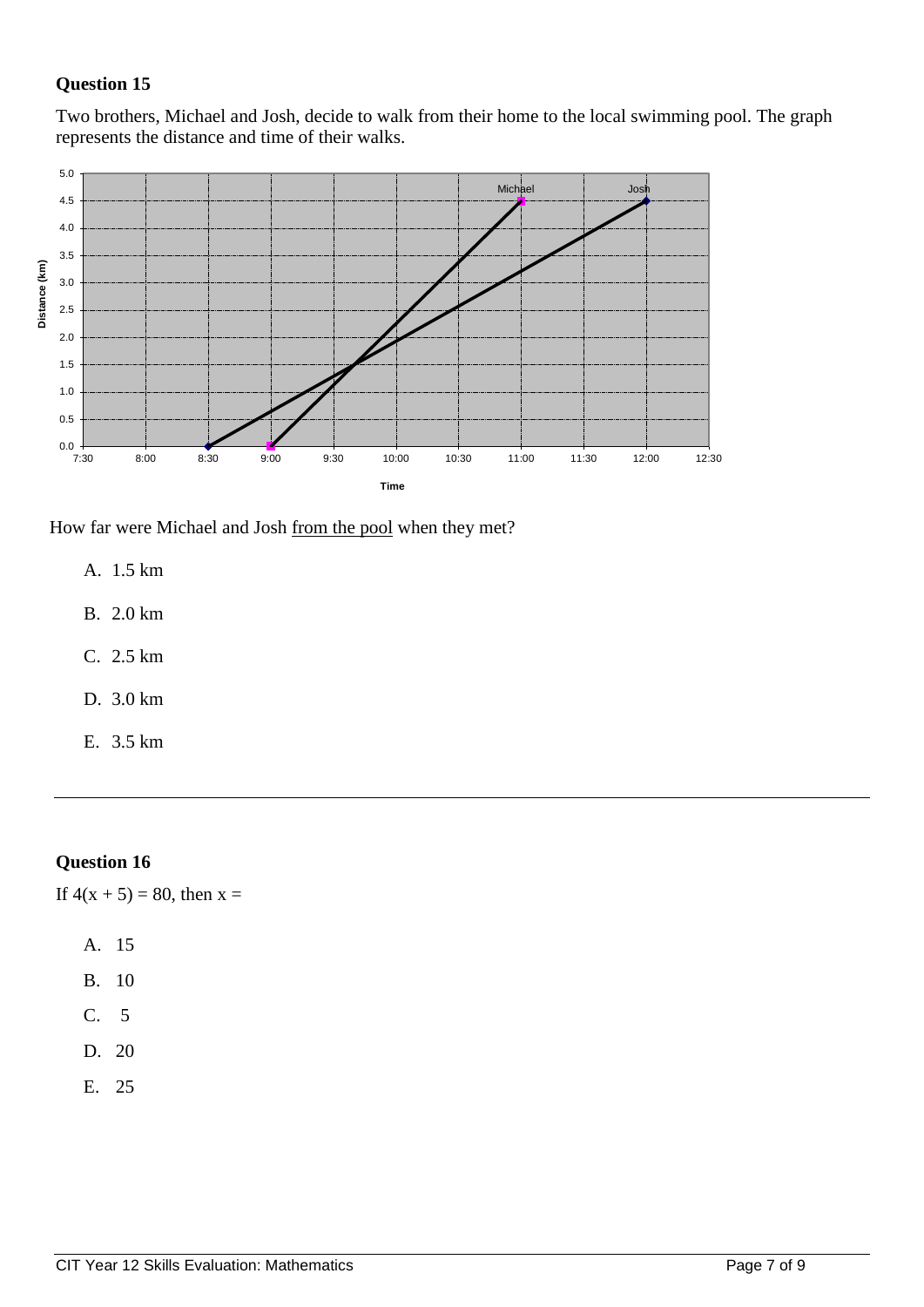# **STOP HERE IF YOU ARE NOT INTENDING TO DO TERTIARY MATHS**

#### **Question 17**

If n is a *negative* number, which of the following is the largest number?

A.  $3 + n$ B.  $3 \times n$ C. 3 - n D.  $3 \div n$ 

F.  $n-3$ 

## **Question 18**

Carla paid x dollars for 3 cartons of juice. What is the price in dollars of 1 carton of juice?

A. 3 *x* B. *x* 3  $C. \quad 3 + x$ D. 3x E.  $x-3$ 

## **Question 19**

The expression  $x^b$  $x^{\frac{a}{b}}$  is defined to mean  $\left(\sqrt[b]{x}\right)^a$ . For example  $4^{\frac{3}{2}} = 8$  $= 8$ . The expression  $8<sup>3</sup>$ 5  $8<sup>3</sup>$  is therefore equal to

- A. 4
- B. 16
- C. 24
- D. 32
- E. 40